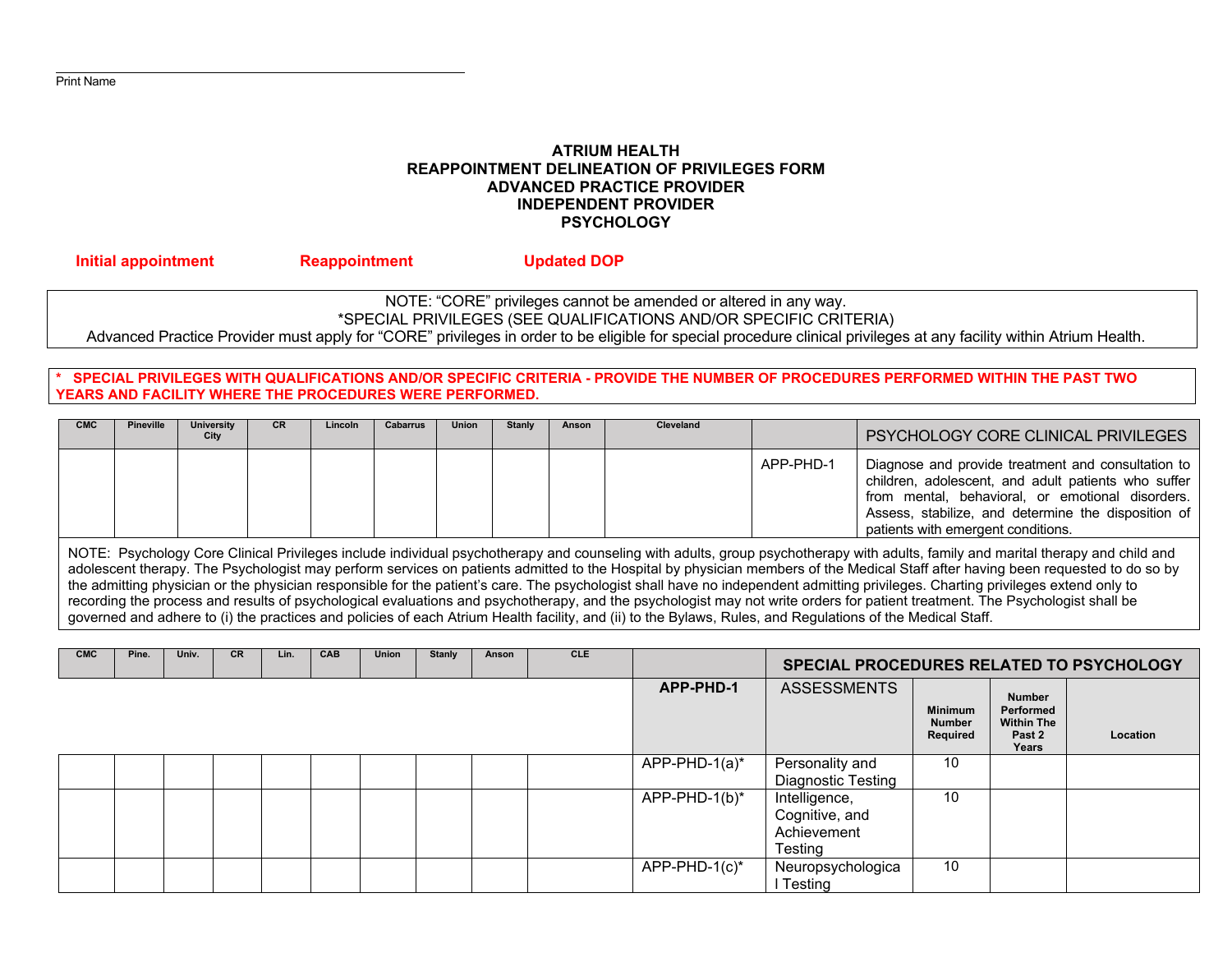|  |  |  |  |  |  |     |     |     |     | APP-PHD-1(d)*               | Vocational and<br>Interest Testing                                                               | 10                                          |                                                                |          |
|--|--|--|--|--|--|-----|-----|-----|-----|-----------------------------|--------------------------------------------------------------------------------------------------|---------------------------------------------|----------------------------------------------------------------|----------|
|  |  |  |  |  |  |     |     |     |     |                             | <b>OTHER SPECIAL PROCEDURES</b>                                                                  |                                             |                                                                |          |
|  |  |  |  |  |  | N/A | N/A | N/A | N/A | $\overline{APP-PHD-1(e)^*}$ | Inpatient Mental Health - requires a minimum of 500 hours of<br>experience in specified setting. |                                             |                                                                |          |
|  |  |  |  |  |  | N/A | N/A | N/A | N/A | APP-PHD-1(f)*               | Medical Psychology - requires a minimum of 500 hours of<br>experience in specified setting.      |                                             |                                                                |          |
|  |  |  |  |  |  |     |     |     |     |                             |                                                                                                  | <b>Minimum</b><br><b>Number</b><br>Required | <b>Number</b><br>Performed<br><b>Within The</b><br>Past 2 Year | Location |
|  |  |  |  |  |  | N/A | N/A | N/A | N/A | APP-PHD-1(g)*               | Hypnosis                                                                                         | 10                                          |                                                                |          |
|  |  |  |  |  |  | N/A | N/A | N/A | N/A | APP-PHD-1(h)*               | Biofeedback                                                                                      | 10                                          |                                                                |          |

### **\* REQUIRED PREVIOUS EXPERIENCE:**

1. Applicants must present evidence of appropriate training; **AND**

2. Demonstrated current competence and evidence of performance within the past two (2) years of at least the "minimum number required" as indicated above.

#### **CRITERIA FOR MAINTENANCE OF PRIVILEGES:**

The Practitioner must submit a representative sample of a minimum of ten (10) cases, to include at least two (2) cases for each special privilege held, over the past two (2) years based on acceptable results of ongoing professional practice evaluation and outcomes to reapply for special privileges. This will be reviewed at the time of reappointment. Practitioners who would like to continue to hold any special privileges but are unable to document the minimal number will be requested to voluntarily withdraw their request for such privileges and to complete the necessary proctoring forms.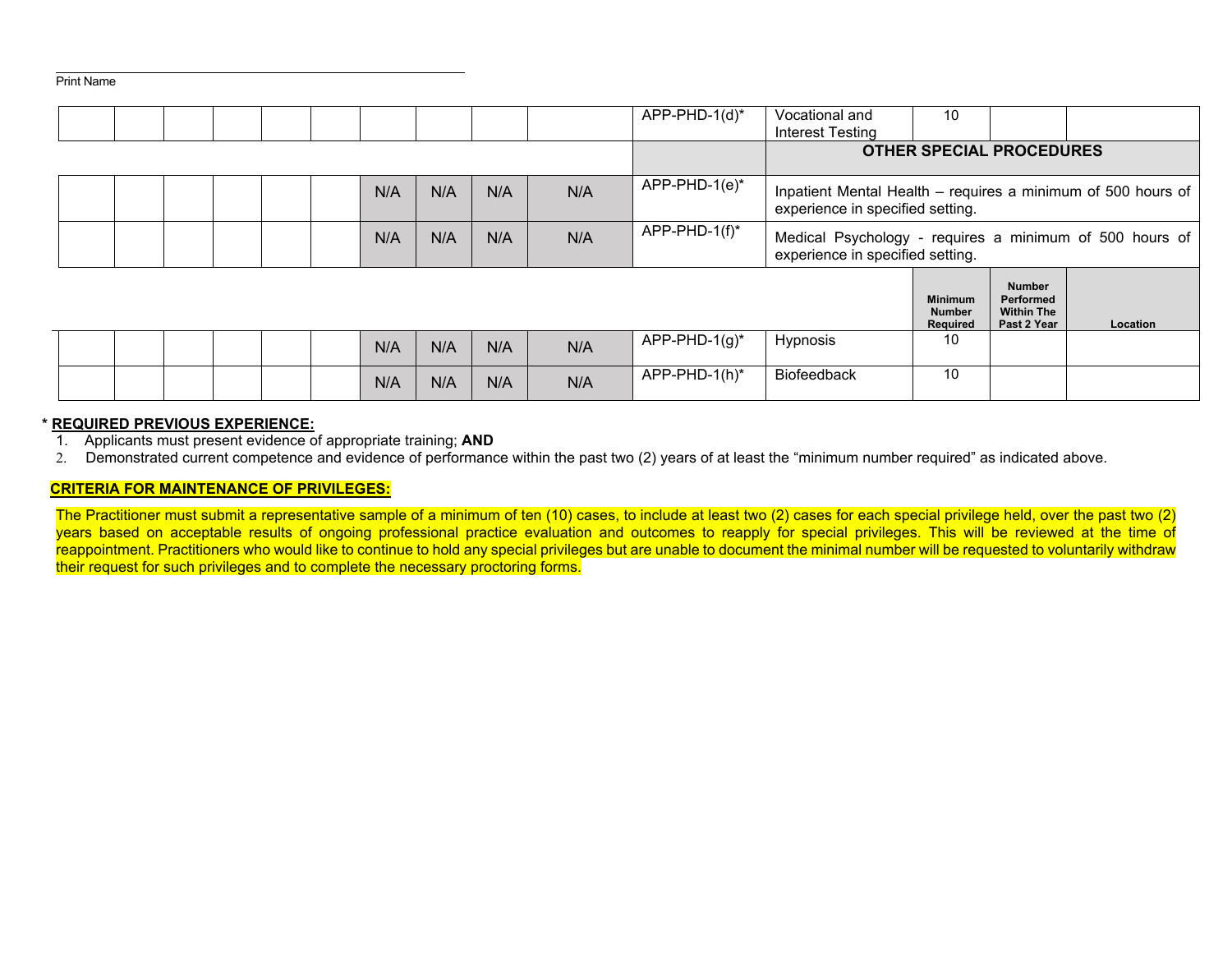## **PRIVILEGES REQUESTED BY:**

I attest that I am not currently a user of illegal drugs or do not currently abuse the use of legal drugs.

I attest that I do not have a physical or mental condition which could affect my motor skills or ability to exercise the clinical privileges requested or that I require an accommodation in order to exercise the privileges requested safely and competently.

I attest that the information provided in my initial application or most recent reappointment is accurate and has not changed, specifically the disclosure questions relating to my licensure or registration, clinical privileges, participation in benefit programs, health status, liability, and work history.

Signature of Applicant Date

Printed or typed name of Applicant

===================================================================================== Approved by the Carolinas Medical Centers-Charlotte Medical Executive Committee: 11/10/2016: Atrium Health Administrative Approval 1021/2021; 01/20/2022 Approved by the Board of Commissioners: 12/13/2016; 12/07/2021; 02/08/2022

\_\_\_\_\_\_\_\_\_\_\_\_\_\_\_\_\_\_\_\_\_\_\_\_\_\_\_\_\_\_\_\_\_\_\_\_\_\_\_\_\_\_\_\_\_\_\_\_\_\_\_\_\_\_\_\_\_\_\_ \_\_\_\_\_\_\_\_\_\_\_\_\_\_\_\_\_\_\_\_\_\_\_\_\_\_